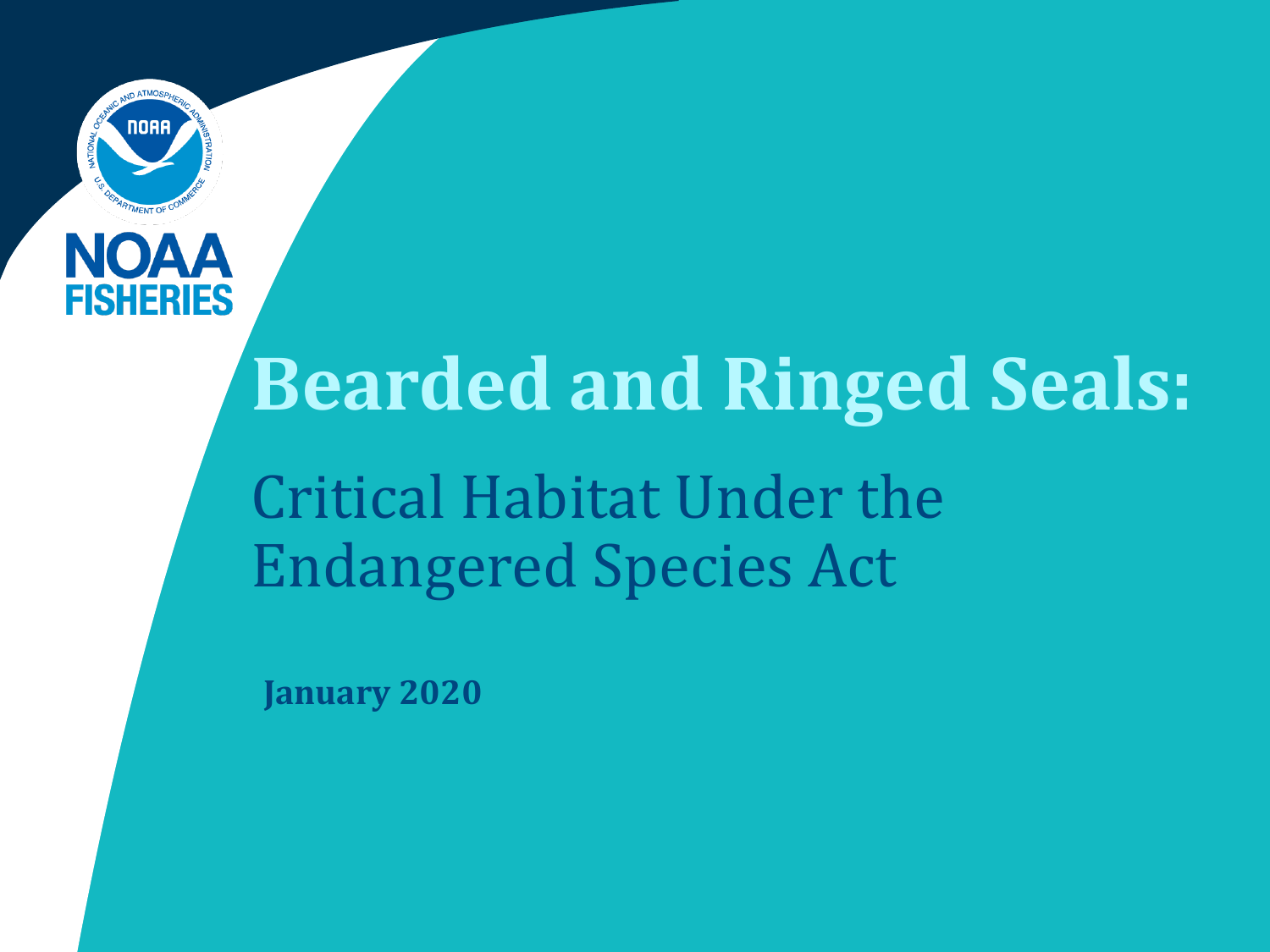# **Bearded and Ringed Seals: Critical Habitat Under the Endangered Species Act (ESA)**

- Both species in Alaska are listed as threatened
- The ESA requires designation of critical habitat for listed species at the time of listing or within one year if it is not determinable at that time
- A stipulated settlement agreement requires submission of critical habitat determinations for both species by September 15, 2020

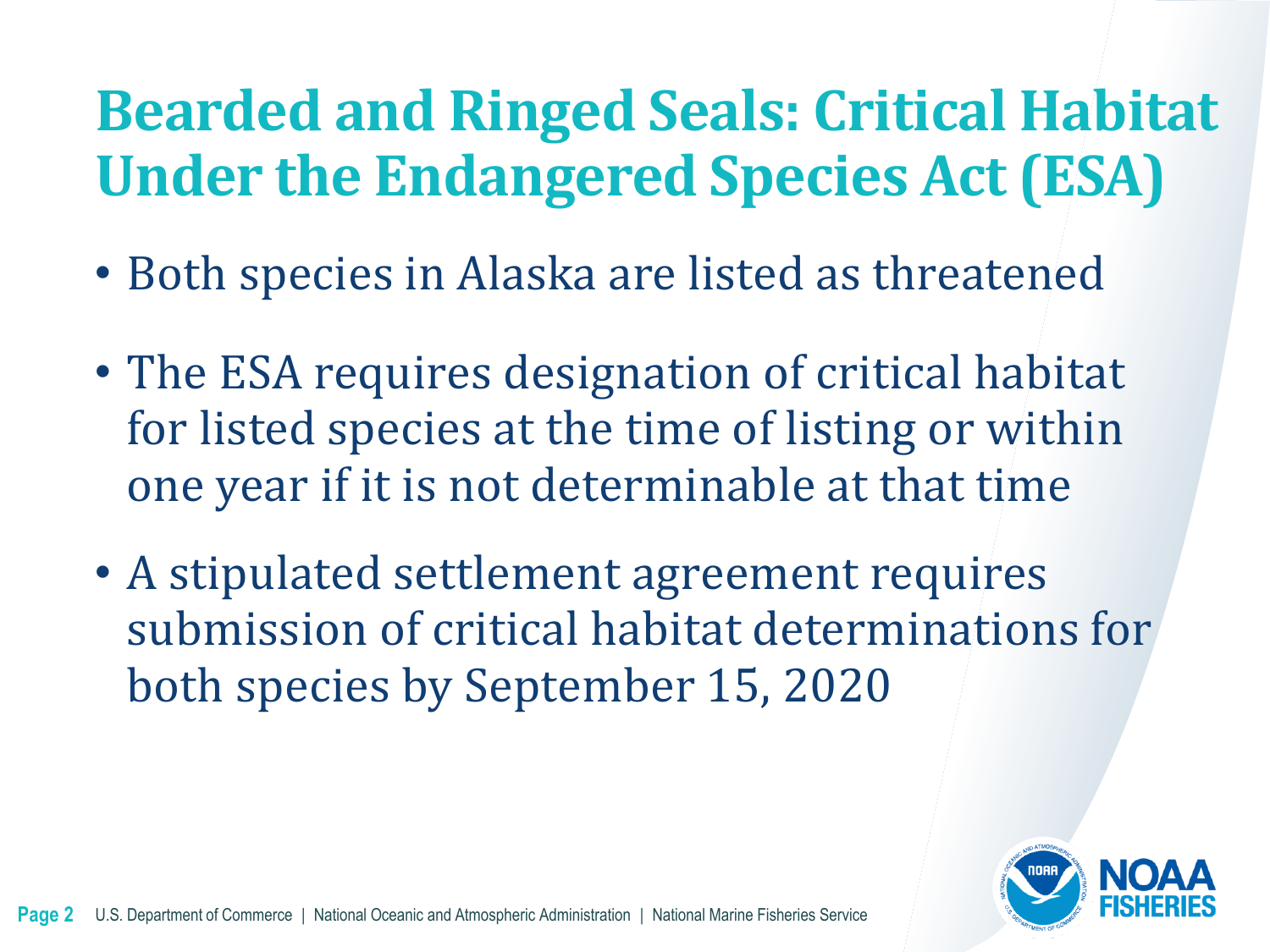## **Presentation Outline**

- What is critical habitat?
- Who may be affected by critical habitat?
- How is critical habitat identified?
- What happens next?
- Identification of critical habitat questions for consideration

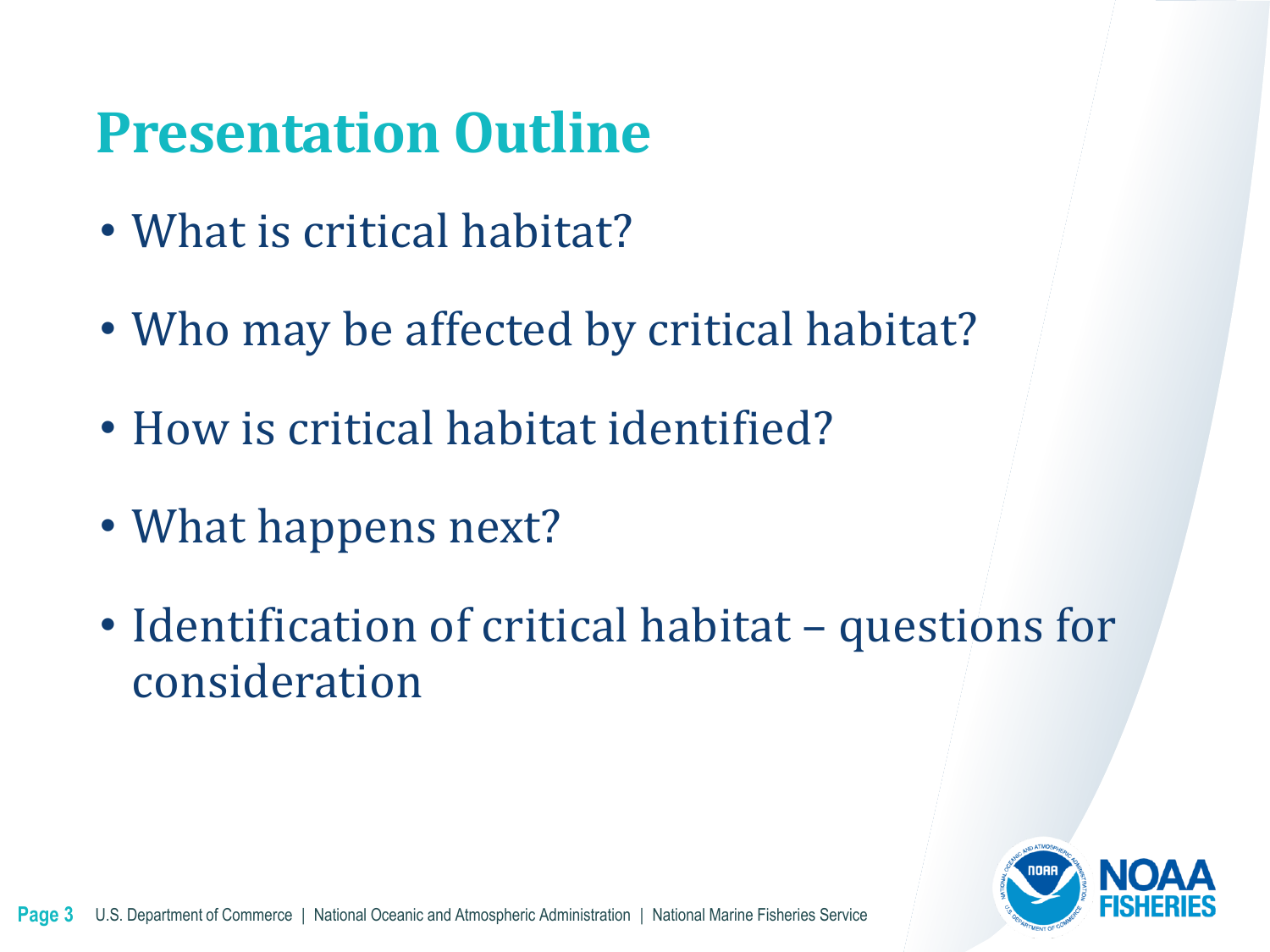### **What is Critical Habitat?**

- Specific areas within the geographical area occupied by the species on which are found those physical or biological features essential to the conservation of listed species, and that may require special management considerations or protection
- Identifies essential habitat areas, but does not prohibit human activities

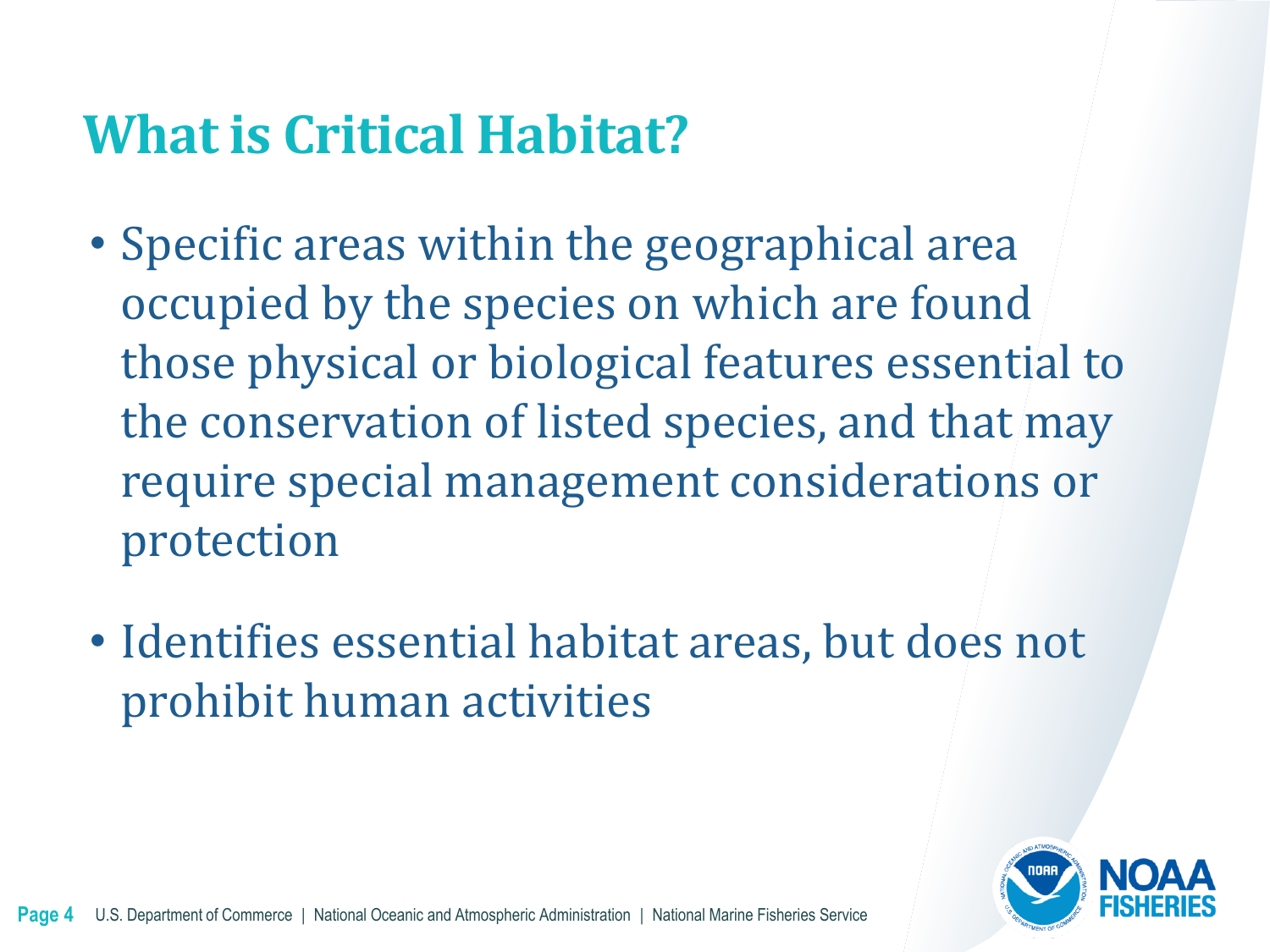### **Who May be Affected by Critical Habitat?**

- Federal agencies must consult with NOAA Fisheries to ensure their actions are not likely to destroy or adversely modify critical habitat
	- $\triangleright$  This is in addition to the existing requirement that federal agencies consult with NOAA Fisheries to ensure their actions are not likely to jeopardize the continued existence of listed species
- Consultation applies only to activities with a federal link: activities authorized, funded, or carried out by a federal agency
- Designation of critical habitat will not affect the continued subsistence harvest of ice seals by Alaska **Natives**

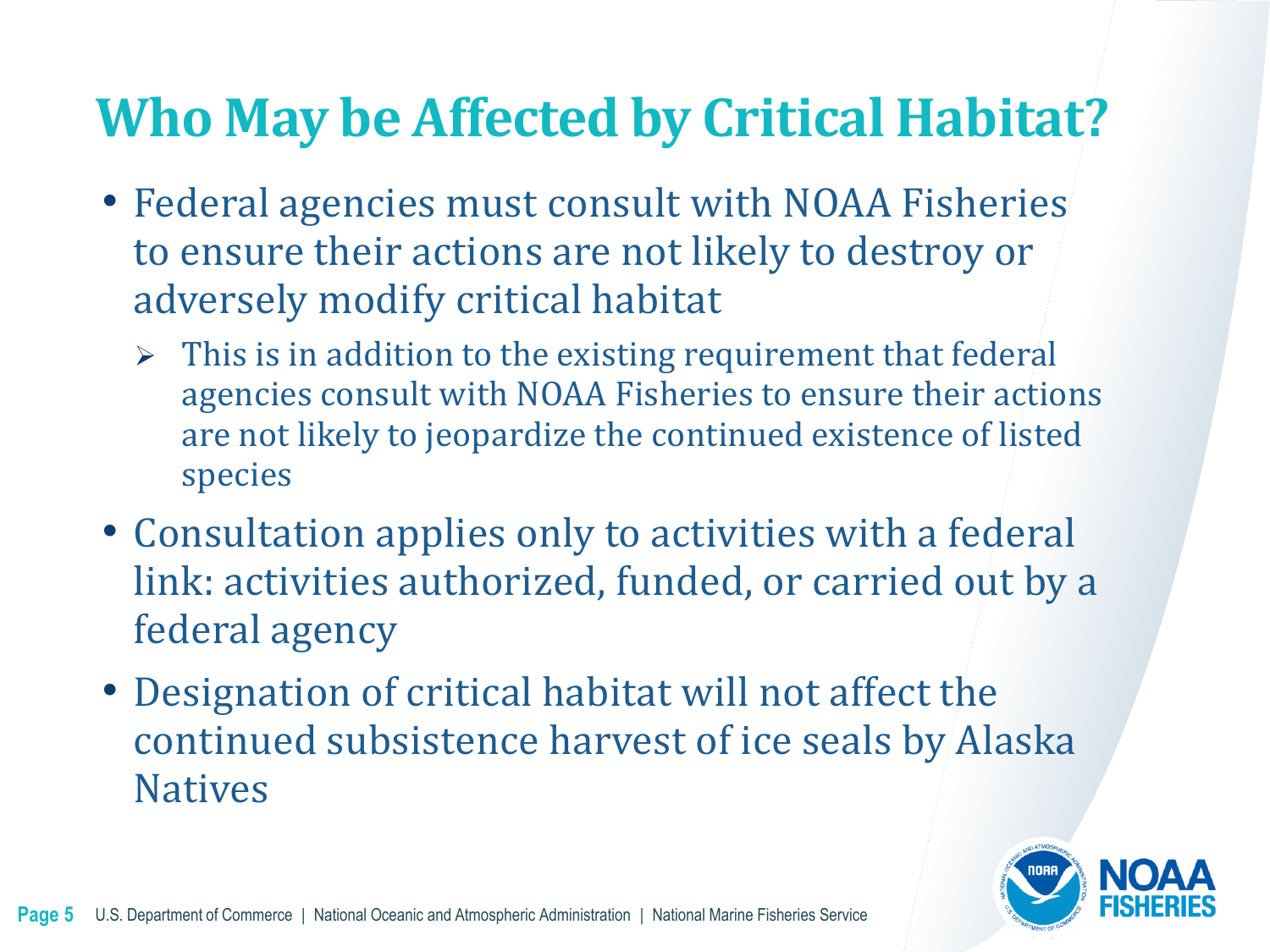### **Identification of Critical Habitat**

- Consider the geographical area occupied by the species
- Identify physical or biological features essential to conservation of the species and that may require special management considerations or protection
- Identify and map specific area(s) within the geographical area occupied by the species that contain the essential features

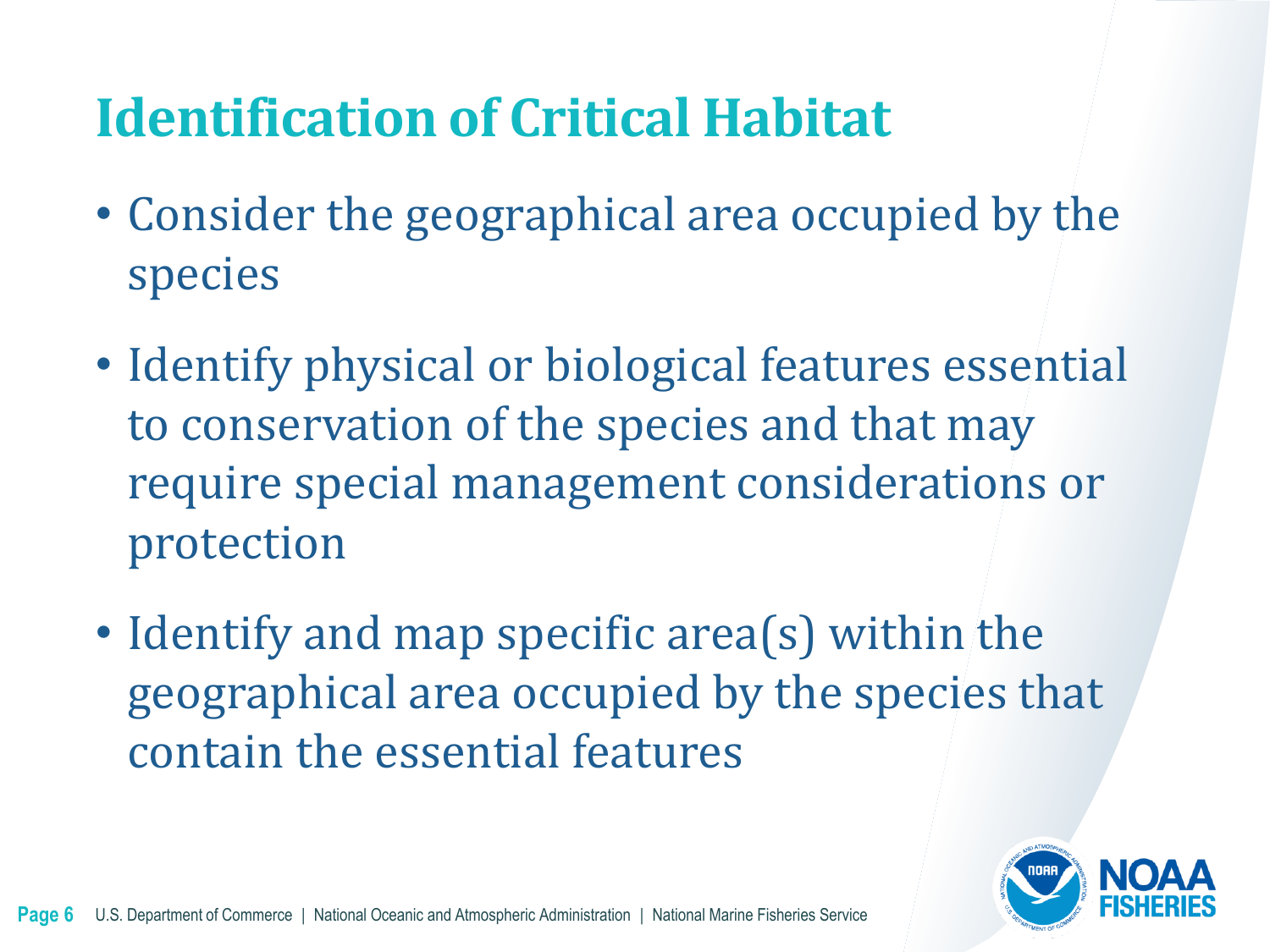## **Geographical Area Occupied**



Bearded Seal Ringed Seal

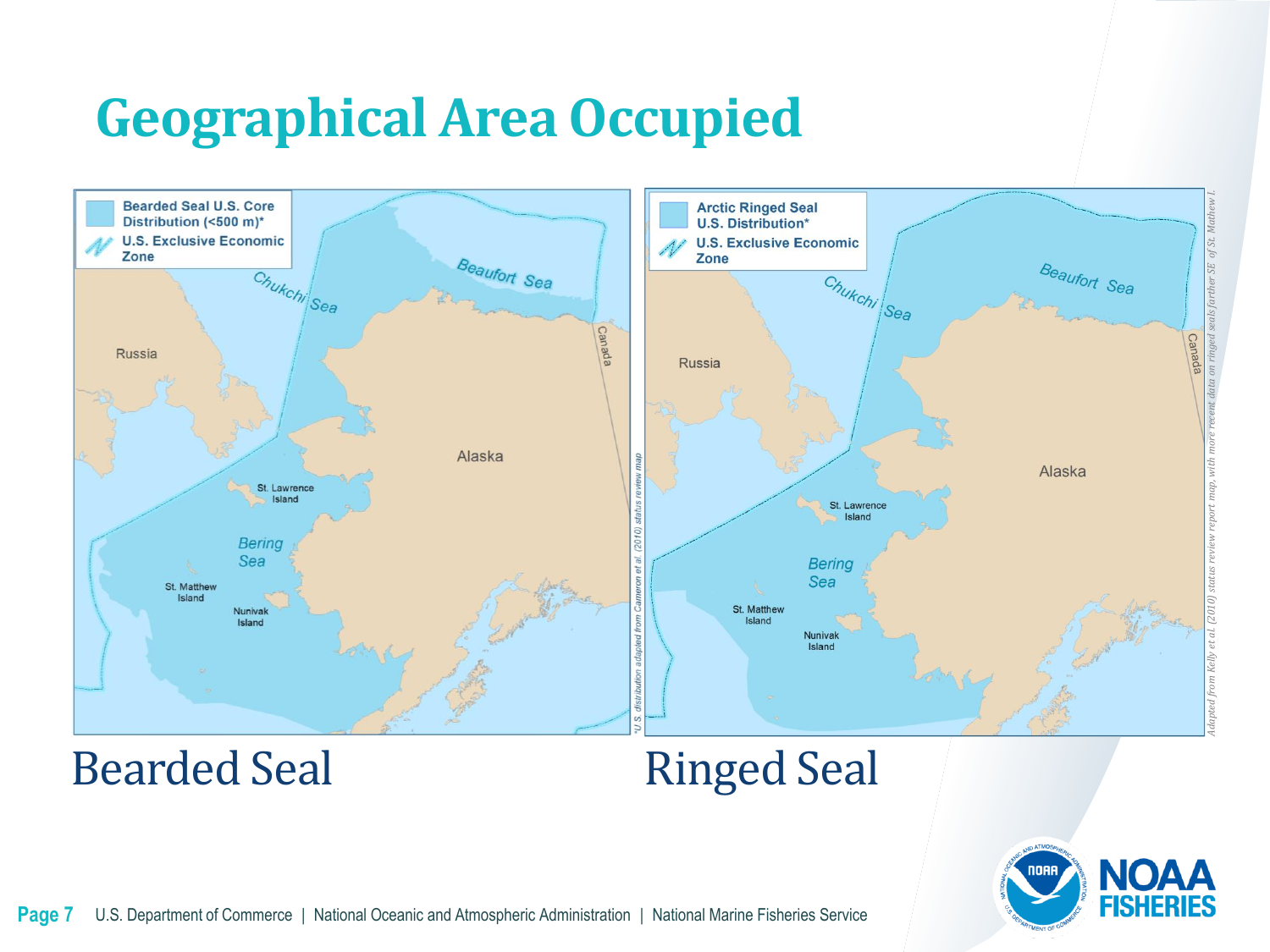### **Proposed (2014) Ringed Seal Essential Features**

- Sea ice habitat suitable for the formation and maintenance of subnivean birth lairs used for sheltering pups during whelping and nursing, which is defined as seasonal landfast (or shorefast) ice, and dense, stable pack ice, that has undergone deformation and contains snowdrifts at least 54 cm deep
- Sea ice habitat suitable as a platform for basking and molting, which is defined as sea ice of 15 percent or more concentration. For both sea ice features, bottom-fast ice extending from the coast in waters less than 2 m deep is not included
- Primary prey resources to support ringed seals, which are defined to be Arctic cod, saffron cod, shrimps, and amphipods

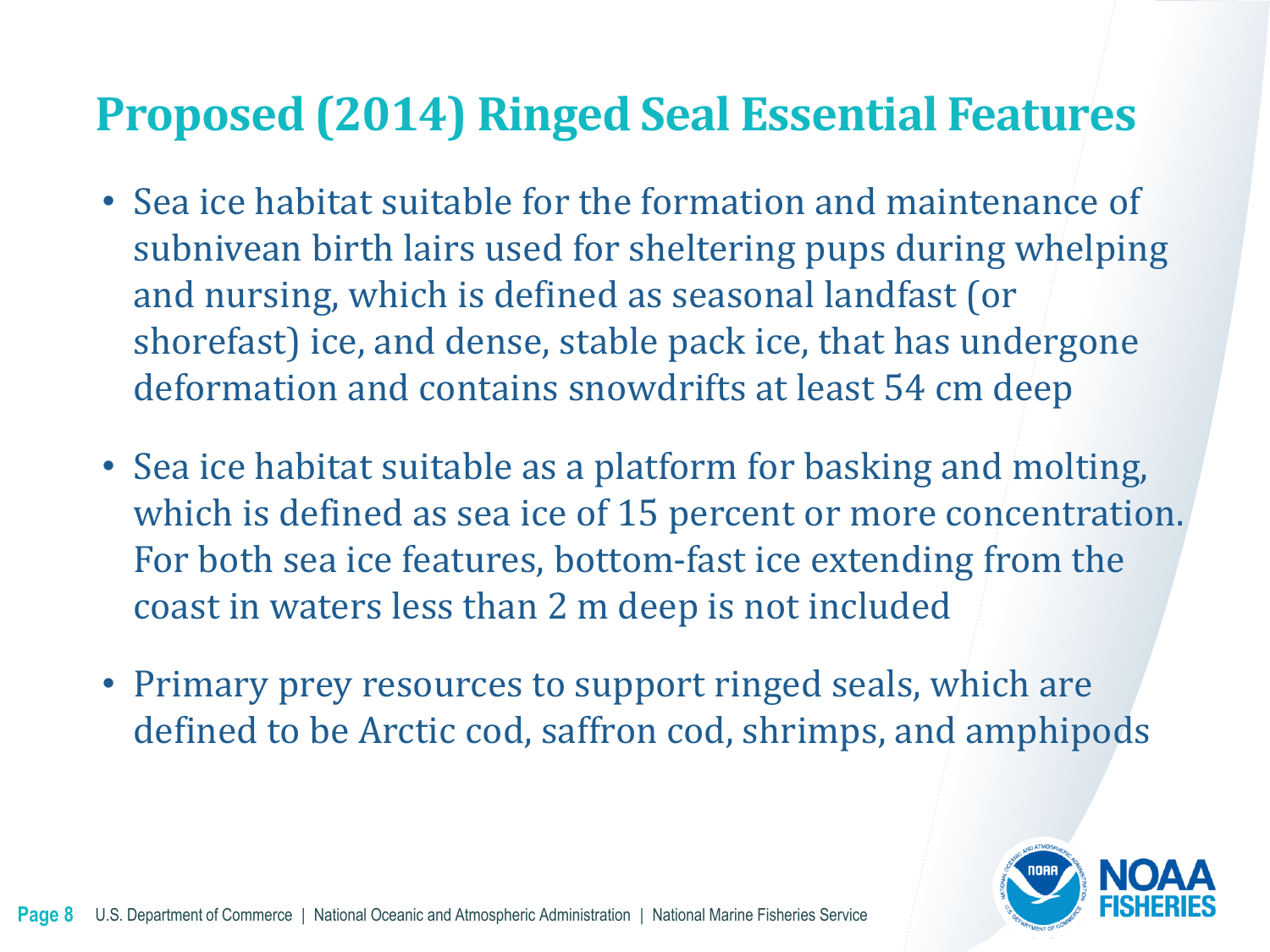### **Proposed (2014) Ringed Seal Critical Habitat**



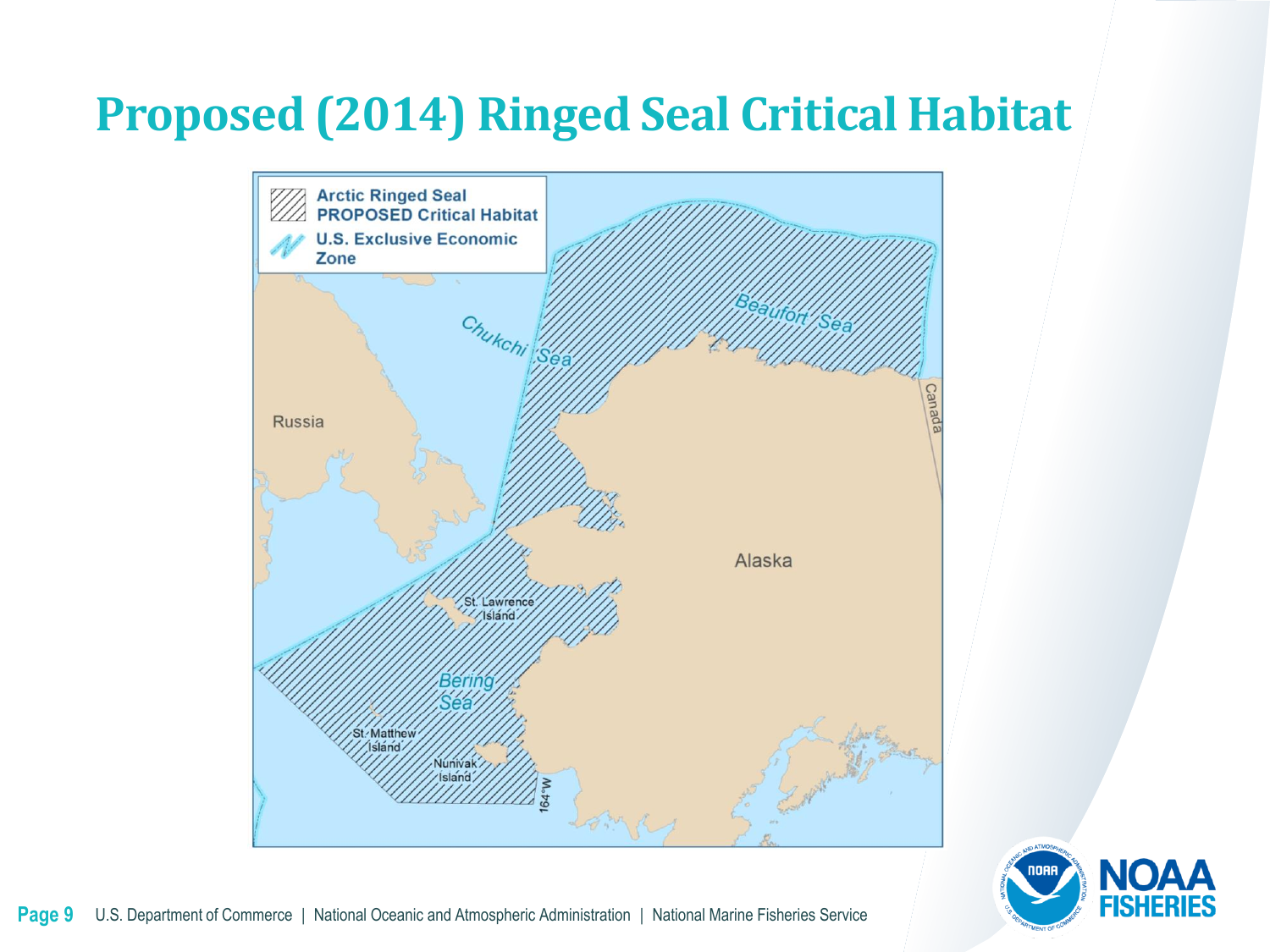# **ESA Section 4(b)(2)**

- NOAA Fisheries must consider the impacts of critical habitat designation
- Direct incremental costs are expected to be limited to administrative costs of addressing effects on critical habitat in section 7 consultations
- NOAA Fisheries does not expect designation of critical habitat for bearded or ringed seals will result in the need to modify proposed federal actions beyond steps taken to minimize effects on these species

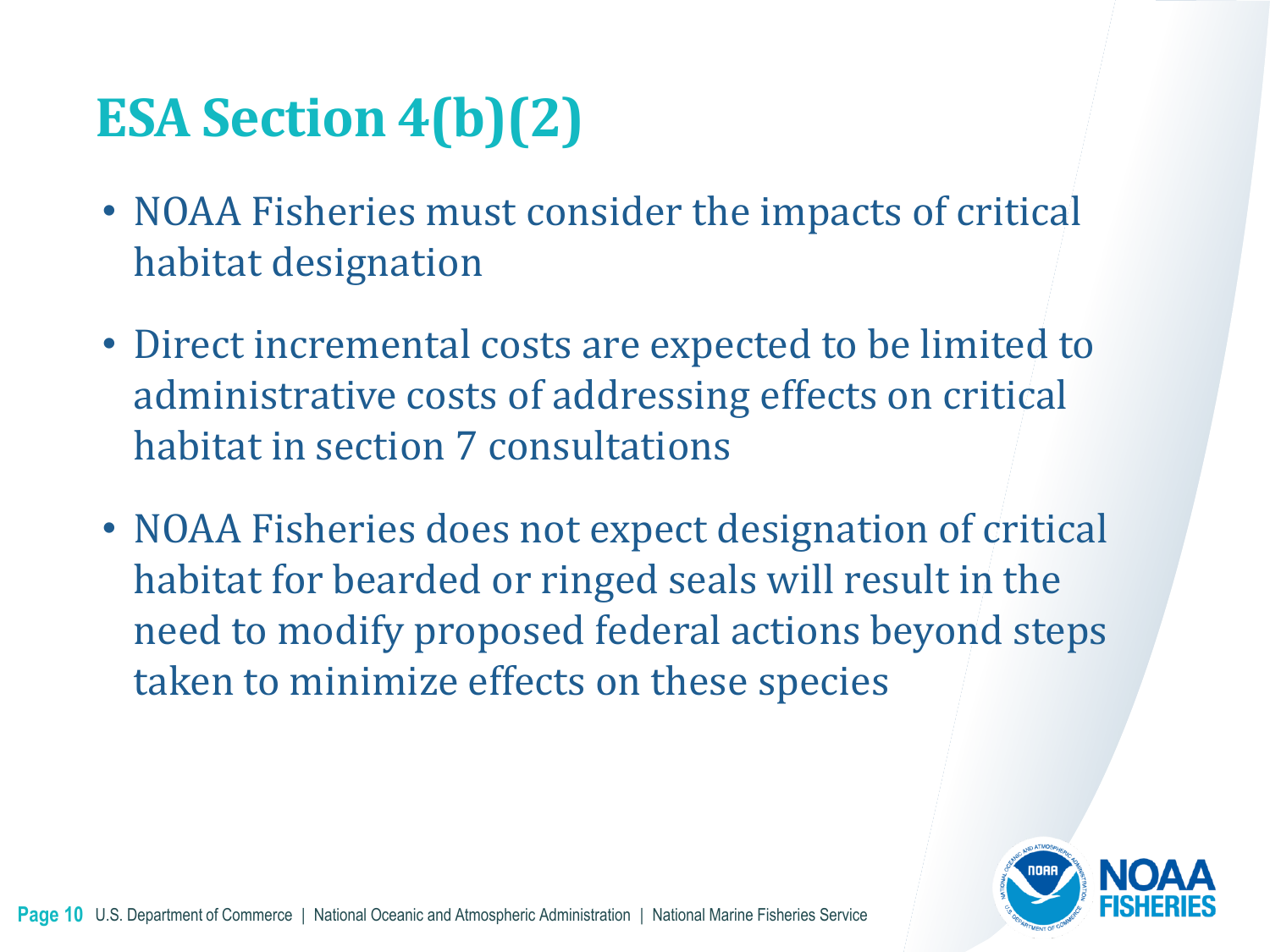# **ESA Section 4(b)(2)**

- The Secretary of Commerce has discretion to exclude any particular area from the critical habitat if the Secretary determines that the benefits of exclusion outweigh the benefits of designation
- The Secretary may not, however, exclude a particular area if the failure to designate that area as critical habitat would result in the extinction of the species

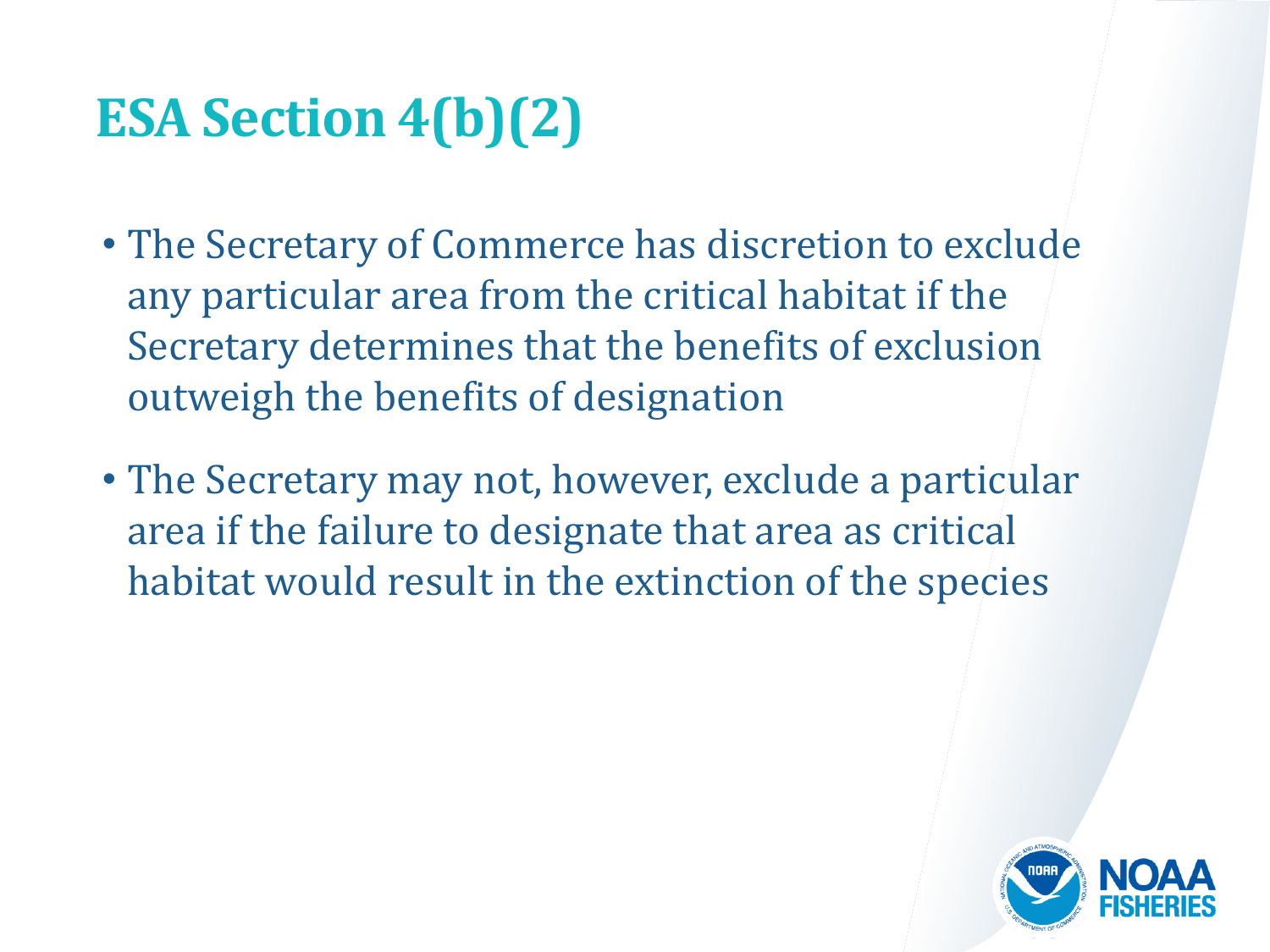### **Critical Habitat: What Happens Next?**

- NOAA Fisheries must submit proposed critical habitat determinations for bearded and ringed seals to the Federal Register by September 15, 2020
- For additional information:
	- *www.fisheries.noaa.gov/find-species*
	- *www.fisheries.noaa.gov/topic/endan gered-species-conservation*
	- *www.regulations.gov*